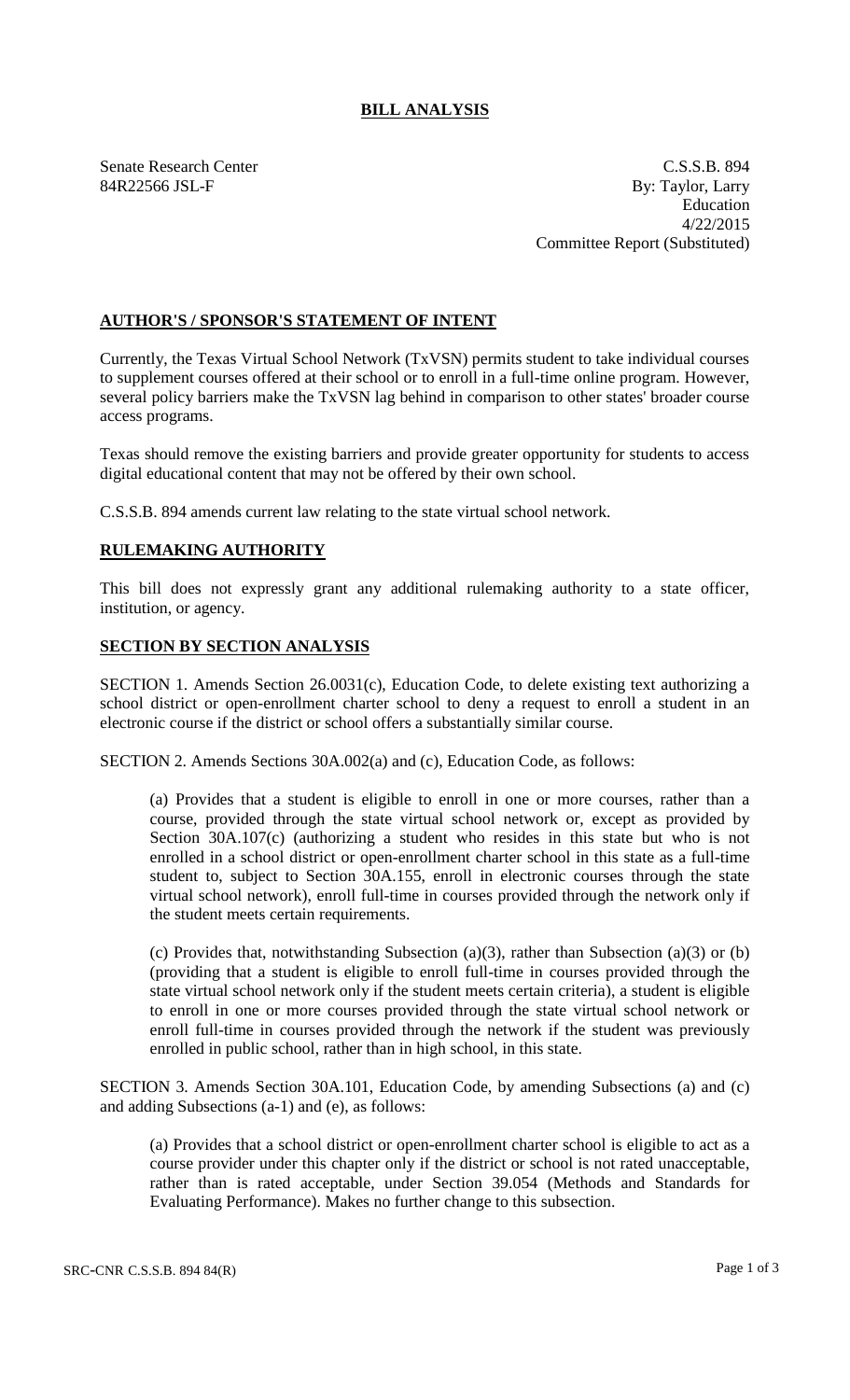(a-1) Requires a vendor or contractor that contracts with a school district or openenrollment charter school to provide an electronic course through the virtual school network on behalf of the district or school to comply with all requirements under this chapter applicable to a course provider described by Subsection (c).

(c) Provides that a nonprofit entity, private entity, or corporation is eligible to act as a course provider under this chapter only if the nonprofit entity, private entity, or corporation:

(1) complies with all applicable federal and state laws prohibiting discrimination;

(2) demonstrates financial solvency; and

(3) either:

(A) provides evidence of prior successful experience offering online courses to kindergarten or elementary, middle, or high school students, with demonstrated student success in course completion and performance, as determined by the commissioner of education (commissioner); or

(B) provides evidence that it is capable of carrying out the responsibilities of a course provider and is likely to provide high quality courses, as determined by the commissioner.

(e) Requires the commissioner to establish measures to ensure that a course provider does not continue to offer electronic courses through the state virtual school network if:

(1) the course provider no longer satisfies eligibility requirements under Subsection (a) or (c); or

(2) the course provider, for three consecutive academic years, produces poor student performance outcomes, as determined by the commissioner.

SECTION 4. Amends Section 30A.104(a), Education Code, to require a course offered through the state virtual school network to be aligned with the essential knowledge and skills identified under Section 28.002(c) (requiring the State Board of Education, with the direct participation of educators, parents, business and industry representatives, and employers to by rule identify the essential knowledge and skills of each subject of the required curriculum that all students should be able to demonstrate and that will be used in evaluating instructional materials under Chapter 31 and addressed on the assessment instruments required under Subchapter B, Chapter 39) for a grade level at or above kindergarten, rather than at or above grade level three.

SECTION 5. Amends Section 30A.105(b), Education Code, as follows:

(b) Requires the administering authority to establish the cost of providing each electronic course approved under Subsection (a). Deletes existing text prohibiting the cost of providing an electronic course from exceeding \$400 per student per course or \$4,800 per full-time student.

SECTION 6. Amends Section 30A.151(f), Education Code, to provide that, for a full-time electronic course program offered through the state virtual school network for a grade level at or above kindergarten, rather than at or above grade level three, but not above grade level eight, a school district or open-enrollment charter school is entitled to receive federal, state, and local funding for a student enrolled in the program in an amount equal to the funding the district or school would otherwise receive for a student enrolled in the district or school.

SECTION 7. Amends Sections 30A.153(a) and (b), Education Code, as follows:

(a) Provides that a school district or open-enrollment charter school, rather than a school district or open-enrollment charter school subject to the limitation imposed under